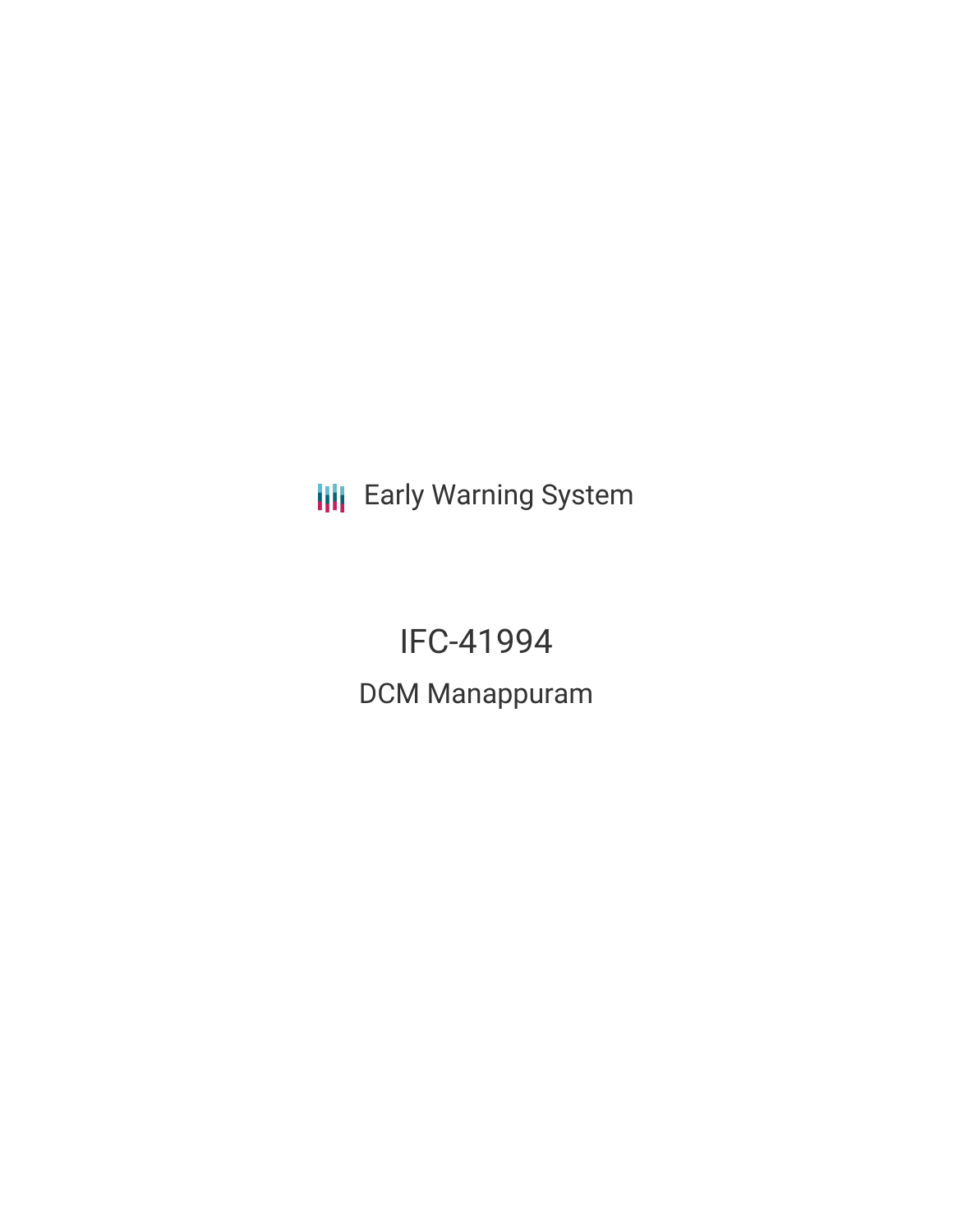# **Quick Facts**

| <b>Countries</b>               | India                                   |
|--------------------------------|-----------------------------------------|
| <b>Financial Institutions</b>  | International Finance Corporation (IFC) |
| <b>Status</b>                  | Proposed                                |
| <b>Bank Risk Rating</b>        | FI.                                     |
| <b>Voting Date</b>             | 2019-03-20                              |
| <b>Borrower</b>                | MANAPPURAM FINANCE LIMITED              |
| <b>Sectors</b>                 | Finance                                 |
| <b>Ring Fence</b>              | Small & Medium Enterprises              |
| <b>Investment Amount (USD)</b> | \$75.00 million                         |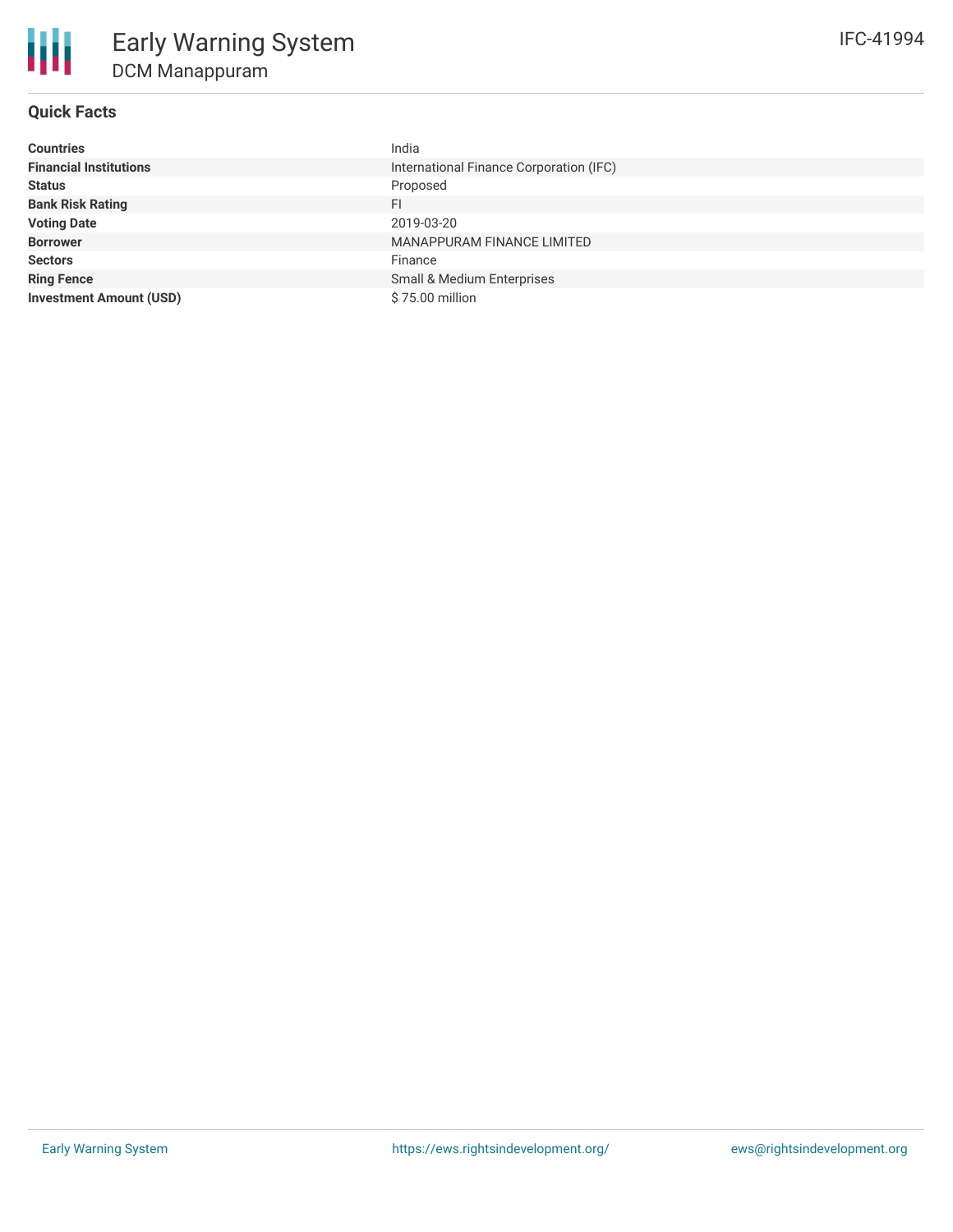

# **Project Description**

The proposed project comprises a 3-year senior, secured debt funding of up to INR 5,400mn (US\$75mn) to Manapurram Finance Limited ('MFL'). IFC's investment will be structured by splitting the facility as US\$30mn towards Kerala and \$45mn to be utilized in Low Income States ('LIS'). The proposed project relates to supporting MFL in extending finance to the most vulnerable sections of Kerala after the state witnessed one of its worst floods and for utilization in LIS of India.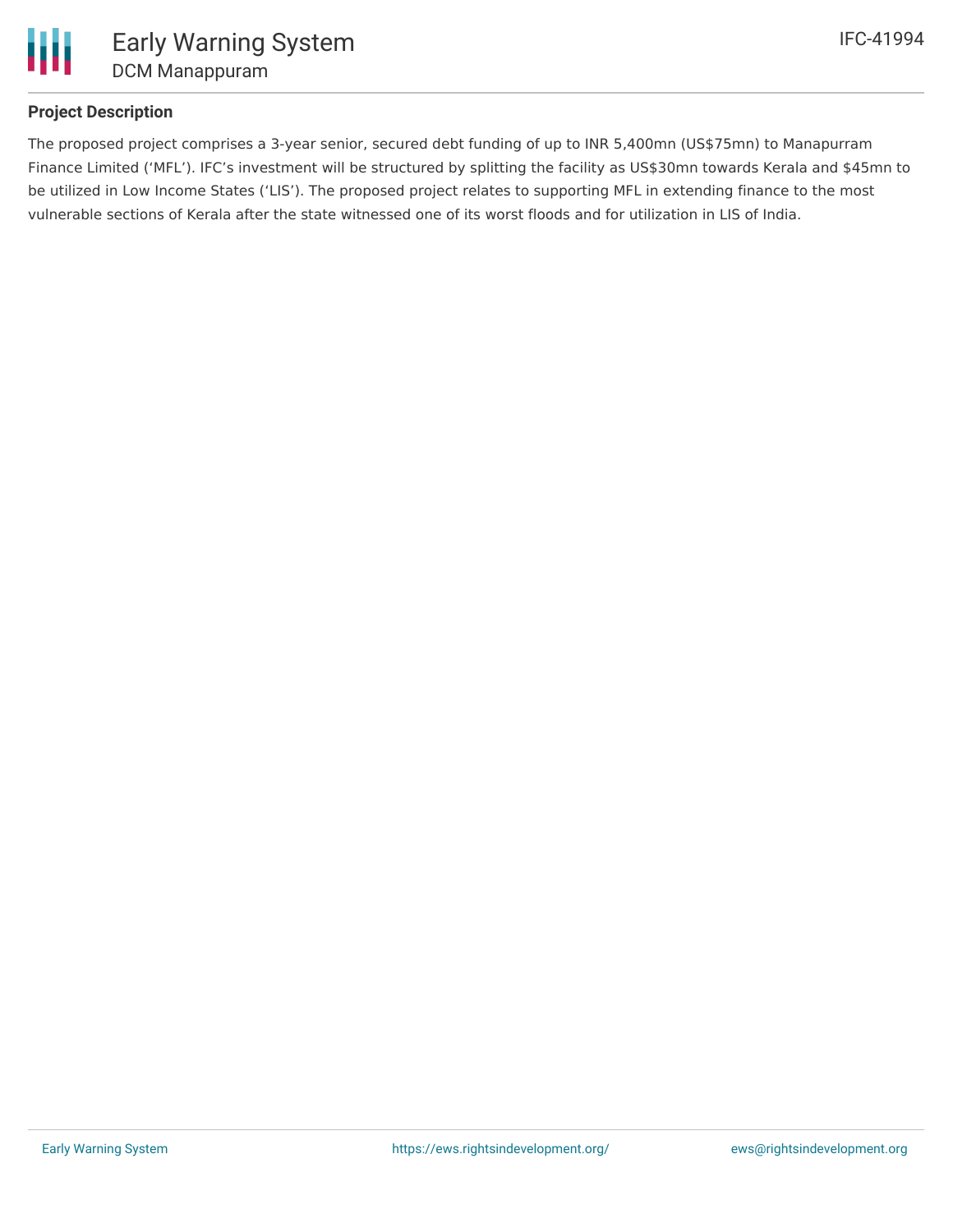## **Investment Description**

• International Finance Corporation (IFC)

#### **Financial Intermediary**

Financial Intermediary: A commercial bank or financial institution that receives funds from a development bank. A financial intermediary then lends these funds to their clients (private actors) in the form of loans, bonds, guarantees and equity shares. Financial intermediaries include insurance, pension and equity funds. The direct financial relationship is between the development bank and the financial intermediary.

- [Manapurram](file:///actor/1845/) Finance Limited (Financial Intermediary)
- [MANAPPURAM](file:///actor/4072/) FINANCE LIMITED (Financial Intermediary) **is owned by** [Manappuram](file:///actor/4074/) Finance (Parent Company)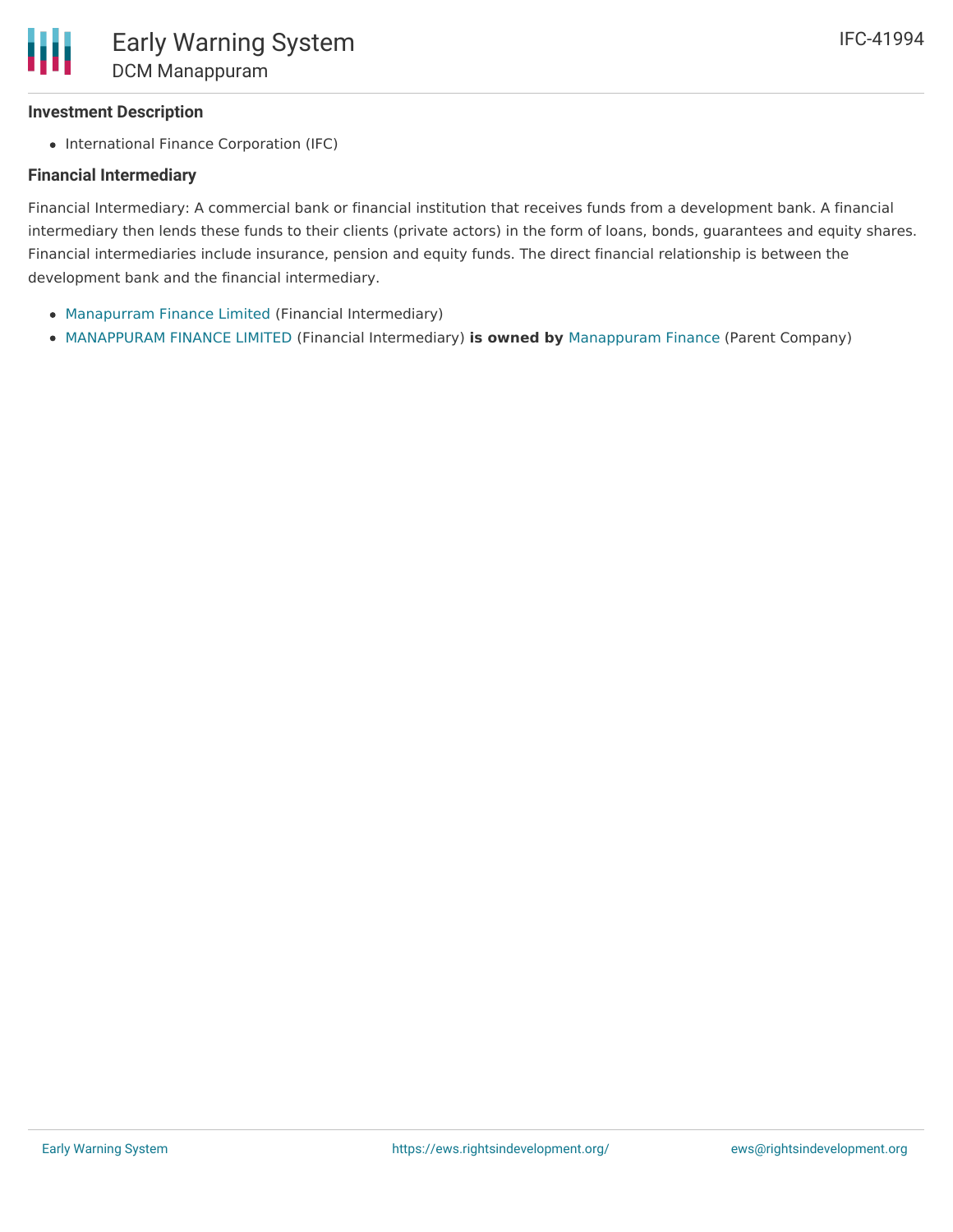## **Private Actor Relationship**

There is often limited information publicly available about what development banks are funding through financial intermediaries. In 2021, the Early Warning System partnered with Oxfam International to incorporate information on high-risk projects being funded by financial intermediaries receiving funding from the International Finance Corporation (IFC) and the Dutch Development Bank (FMO).

The information listed below describes the relationship between the different private actors linked to high-risk sectors and subprojects of IFC and FMO's financial intermediary investments and/or the financial intermediary's parent companies made from 2017 through 2020, including any associated ring fences.

The database, however, does not explicitly or implicitly imply that IFC or FMO have material exposure to or are contractually or legally accountable to the sub-projects financed by their financial intermediaries or the financial intermediary's parent companies. It only shows a seemingly financial relationship among the different private actors, the financial intermediaries, and IFC or FMO.